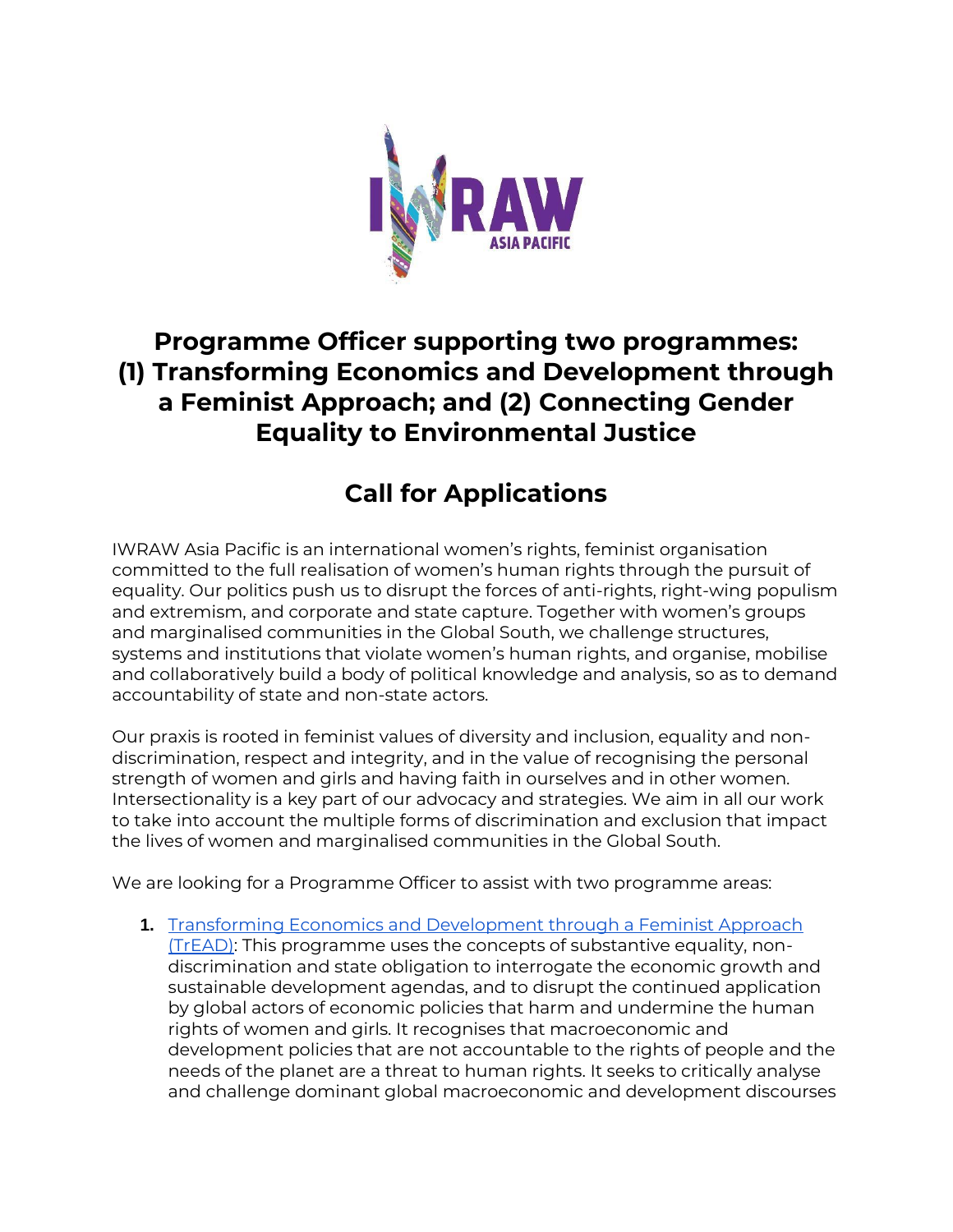by mobilising women's rights organisations around a feminist agenda rooted in the priorities of marginalised groups of women.

**2.** [Connecting Gender Equality to Environmental Justice:](https://www.iwraw-ap.org/environmental-justice/) This programme uses an intersectional feminist lens to explore, analyse and challenge current narratives and policy approaches related to environmental degradation and climate change. We seek to amplify the voices of women, especially those from marginalised groups in the Global South, in reclaiming narratives on the impact of the climate crisis on their lived realities and to place women at the centre of global policy solutions around climate change. Building on IWRAW Asia Pacific's existing work under women's economic, social and cultural rights, this programme intersects with other thematic priorities of the organisation, particularly corporate accountability and our work on the Sustainable Development Goals.

We are looking for a Programme Officer who will support the IWRAW Asia Pacific team with the implementation of two projects under TrEAD: the [Gender Equality](https://www.brettonwoodsproject.org/gender-equality-macroeconomics/)  [and Macroeconomics Project,](https://www.brettonwoodsproject.org/gender-equality-macroeconomics/) coordinated by the Bretton Woods Project and funded by the Hewlett Foundation; and a Ford Plus Grant project, entitled *Towards a Global Financial System that Advances a Rights-Based Economy*. We are also interested in strengthening connections between the TrEAD and Environmental Justice programmes, with the specific direction of this cross-programme work led by the requests and inputs of our partners on the frontlines of environmental degradation and climate change.

Both programmes work with the [Convention on the Elimination of all forms of](https://cedaw.iwraw-ap.org/)  [Discrimination against Women \(CEDAW\)](https://cedaw.iwraw-ap.org/) as a tool to advance feminist policy alternatives, strengthen State accountability for detrimental impacts of conventional macroeconomics policies and climate change on women's human rights, and as an advocacy for women to claim their rights and shape international human rights standards.

IWRAW AP strives to provide a diverse, feminist working environment that is stimulating, challenging and supportive; and is aiming to transition from its Kuala Lumpur base to a virtual team. The successful candidate will join an expanding programme team of eleven feminists from diverse regions of Asia, the Caribbean, Europe and North America. They will bring with them knowledge and experience of women's human rights, movement building, and structural and political issues in the Global South. Knowledge of and experience working with the UN treaty body system, particularly CEDAW, its processes and body of work, and/or international or national-level advocacy relating to climate change, gender equality and macroeconomics, is an advantage.

**We look forward to hearing from applicants from regions under-represented in the team, particularly the Pacific, Africa, West Asia, Latin America, and the Caribbean, and from gender minorities and other marginalised groups. LGBTIQ+, BIPOC (Black, Indigenous, people of colour) and young feminists are strongly encouraged to apply.**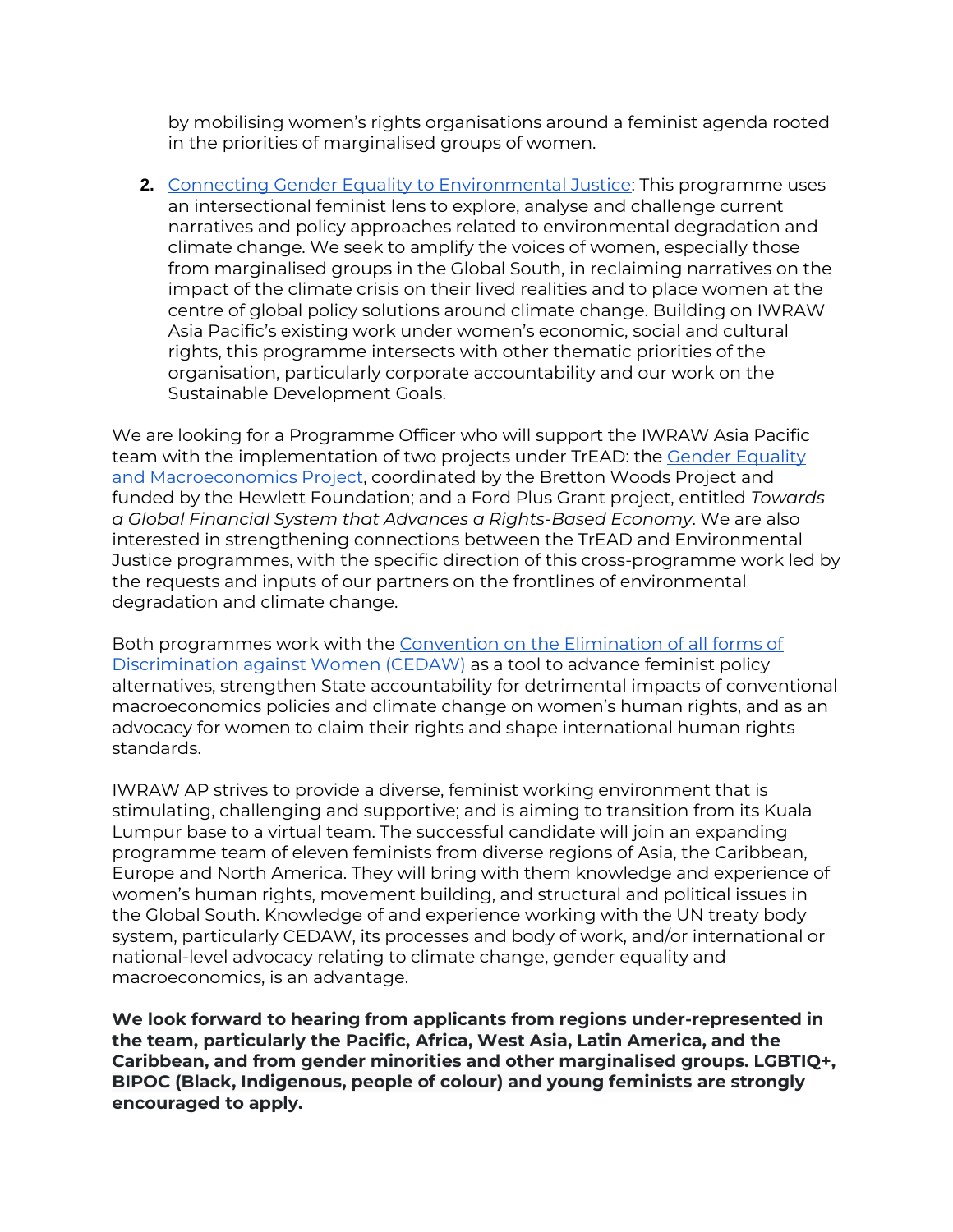### **You will find a detailed Terms of Reference (TOR) below.**

To apply, please send a copy of your recent CV, a letter describing why you are interested in this position, and the names of three unrelated referees to [recruitment@iwraw-ap.org,](mailto:recruitment@iwraw-ap.org) to reach us by **13 May 2022 Kuala Lumpur (GMT+8)**. The successful candidate would preferably be available to start by early June 2022, with flexibility available for personal circumstances.

Should you have any questions about the application process or requirements, or require any accommodations, please contact Constanza Pauchulo at [constanza@iwraw-ap.org](mailto:constanza@iwraw-ap.org) and Marisa Hutchinson at [marisa@iwraw-ap.org.](mailto:marisa@iwraw-ap.org)

## **LOCATION AND REMUNERATION**

Our current organisational policy is oriented towards the team working together out of Kuala Lumpur, Malaysia; hence, requiring relocation to Kuala Lumpur under an expatriate work permit, unless external circumstances prevent relocation for the time being. If relocating to Kuala Lumpur is temporarily not possible, then there is an interim option of a consultancy contract for working with us remotely from your location.

As a Kuala Lumpur-based organisation, our starting salary scale is based on Kuala Lumpur rates and falls within the range of USD 1400 to 1700 per month, inclusive of statutory contribution to the employee provident fund for employees based in Malaysia or an equivalent for remote workers. IWRAW Asia Pacific also offers housing, medical, wellness, and other allowances for both Malaysia-based and remote workers, based on Malaysia cost of living scales, as well as non-financial benefits such as annual, medical, and other leaves.

#### **DETAILED TERMS OF REFERENCE**

#### **Overall responsibilities of Programme Officers**

- 1. Contribute to the conceptualisation, strategic focus, planning, coordination and follow-up of the overall strategy of IWRAW Asia Pacific;
- 2. Undertake any other strategies/projects/programmes assigned by the organisation, including contributing to other areas of work where required or jointly coordinating activities that are assigned with other Programme Officers;
- 3. As and when necessary, serve as a resource person on behalf of IWRAW Asia Pacific in the organisation's convenings, capacity-building activities, advocacy and knowledge creation work, as well as represent, when required, the organisation at conferences, workshops, meetings and other networking events;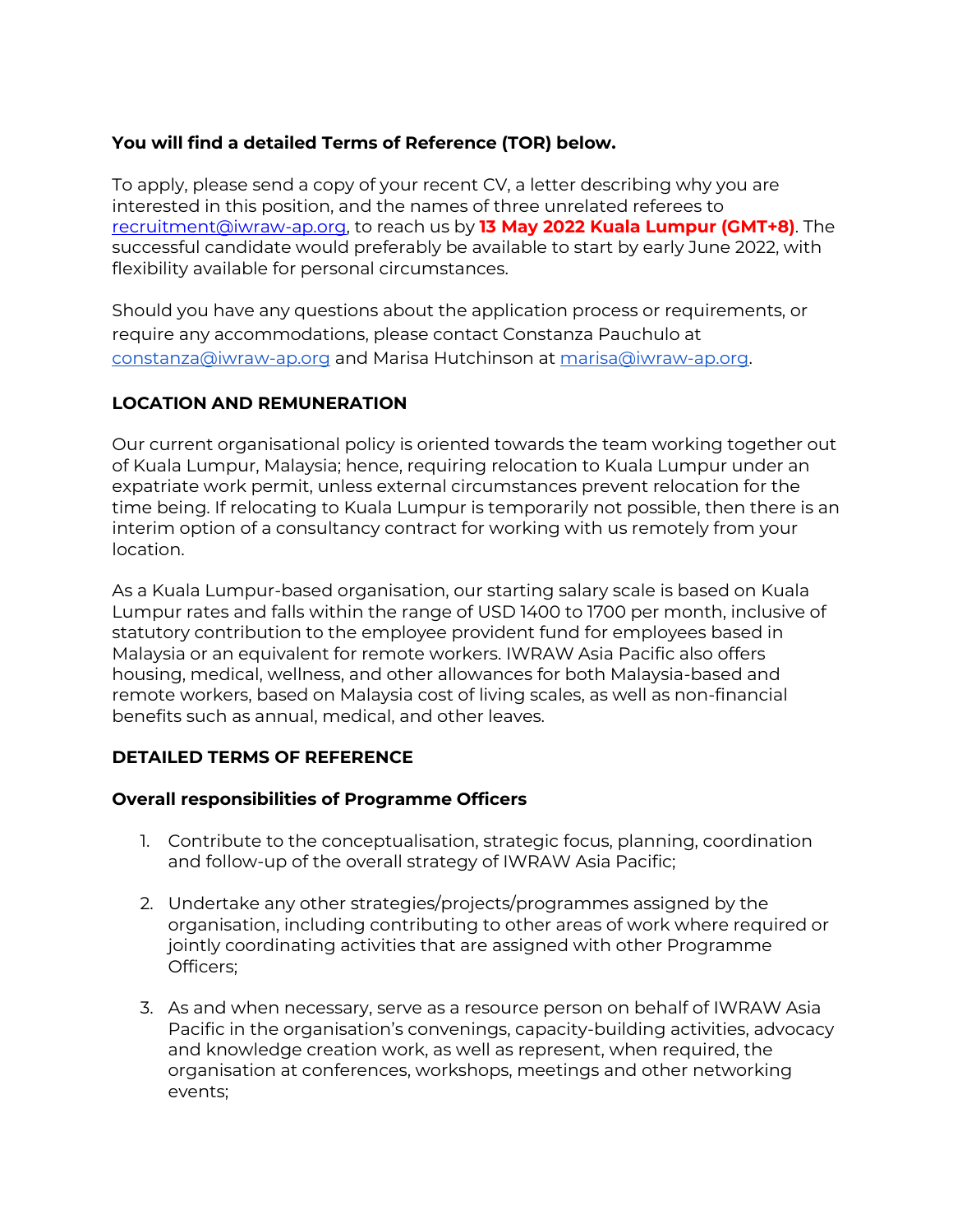- 4. Contribute to the development of programme proposals for fundraising, as well as writing reports to donors, reports on assigned projects, contributions to the organisation's annual report, and writing of minutes of meetings;
- 5. Participate in governance process meetings and/or contribute to reporting to these bodies;
- 6. Be prepared to travel outside country of residence;
- 7. Participate in IWRAW Asia Pacific's From Global to Local (G2L) programme;
- 8. Contribute to the overall management and development of the organisation;
- 9. Contribute to the communications strategies of the organisation, including in developing content, materials and publications for the programmes and projects under their supervision;
- 10. Be willing to take on other responsibilities as requested by the Senior Programme Manager/Executive Director.

#### **Specific responsibilities for supporting the Programmes on Transforming Economics and Development through a Feminist Approach (TrEAD) and Connecting Gender Equality to Environmental Justice:**

- 1. Support the TrEAD focal point in designing, coordinating, and implementing project activities for two projects: the [Gender Equality and Macroeconomics](https://www.brettonwoodsproject.org/gender-equality-macroeconomics/)  [Project,](https://www.brettonwoodsproject.org/gender-equality-macroeconomics/) coordinated by the Bretton Woods Project and funded by the Hewlett Foundation; and a Ford Plus Grant project, entitled *Towards a Global Financial System that Advances a Rights-Based Economy*.
- 2. Ensuring that all the analysis and work carried out under this TOR is grounded in the experience of our partners, and where possible carried out in collaboration with them.
- 3. Support the Environmental Justice programme to expand its focus to incorporate how corporations, multilaterals, and international financial institutions impact on environmental justice for marginalised communities.
- 4. Lead and develop IWRAW AP's approaches to TrEAD and Environmental Justice cross-programme work by identifying cross-programme priorities and developing activities and/or outputs to contribute to feminist analysis, advocacy, access to justice strategies, and movement building across programme areas. In particular, we are interested in developing the TrEAD-Environmental Justice collaborative work that connects macroeconomic analysis and feminist policy alternatives to the environmental justice advocacy and demands of marginalised communities impacted by the climate crisis.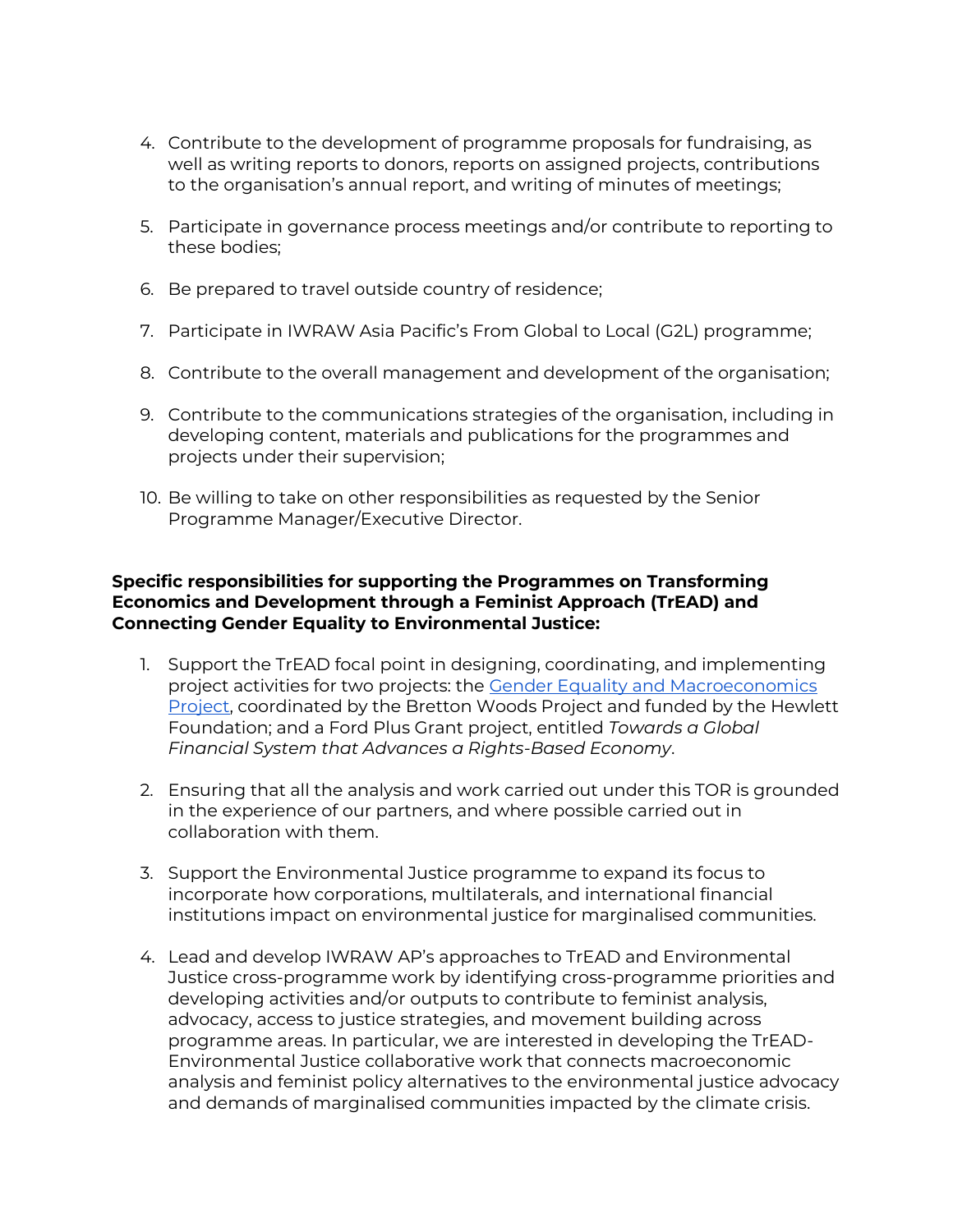- 5. Contribute to strategic thinking and direction for the TrEAD and Environmental Justice programmes and address structural barriers to gender equality in these areas.
- 6. Take responsibility for day-to-day activities of the implementation, and for monitoring and assessment, of the above responsibilities. This includes developing, managing and implementing specific programmes and projects, including:

i. Assisting with monitoring and evaluation for the Bretton Woods Project and Ford Plus Grant projects

ii. Support with fundraising and budget management for activities under the TrEAD and Environmental Justice programmes

iii. Coordinating and responding to requests for information, technical assistance, training and support related to various initiatives and fora to build the capacity of national NGOs, grassroots communities and activists

iv. Developing partnerships with diverse stakeholders such as women's rights activists, grassroots communities and activists, social movements, UN experts, state actors, and donors

v. Developing resources and materials as well as communications for sharing them with the programmes' different constituencies

vi. Preparing narrative/update reports on the projects and programmes activities in general, and specific reports as required

vii. Contributing to the financial reporting, including donor reports and others as required

viii. Contributing to the development of online and other resource materials and tools to enhance the support provided by IWRAW AP to its partners.

- 7. Collect information required to make the periodic assessments on how the projects and programmes identified in this call support the organisation's partners and leverage the issues of substantive equality and nondiscrimination.
- 8. Contribute to the organisational thinking around IWRAW Asia Pacific's core work around CEDAW, and the thematic areas, through the lens of economic and environmental justice.